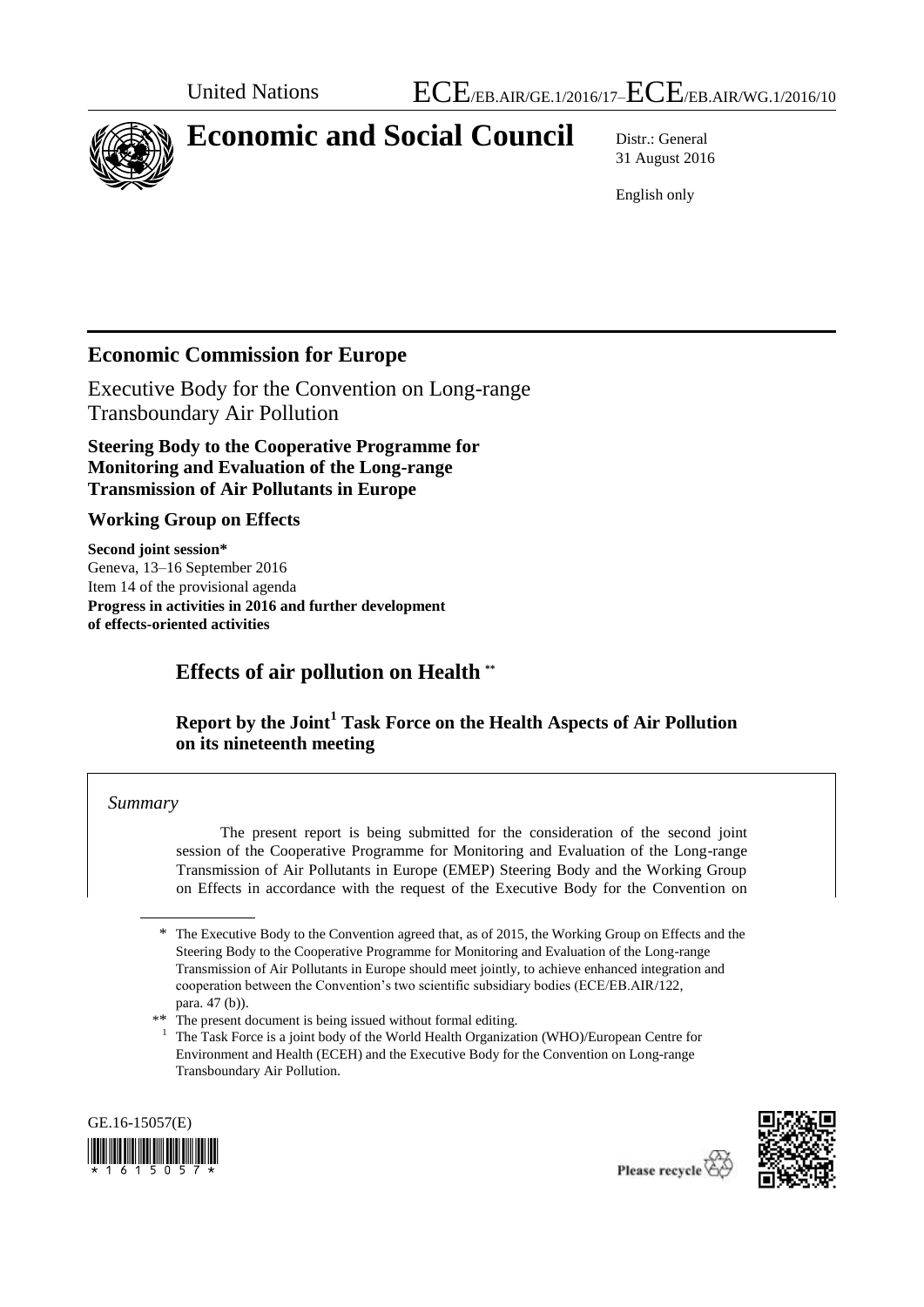Long-range Transboundary Air Pollution in the 2016–2017 workplan for the implementation of the Convention (ECE/EB.AIR/133/Add.1, items 1.1.1.7, 1.1.1.17– 1.1.1.19 and 1.1.3.1–1.1.3.3).

The report presents the results of the discussions on the health impacts of ambient air pollution as well as a summary of progress on the other workplan items discussed at the Task Force's nineteenth meeting (Bonn, Germany, 18–19 May 2016).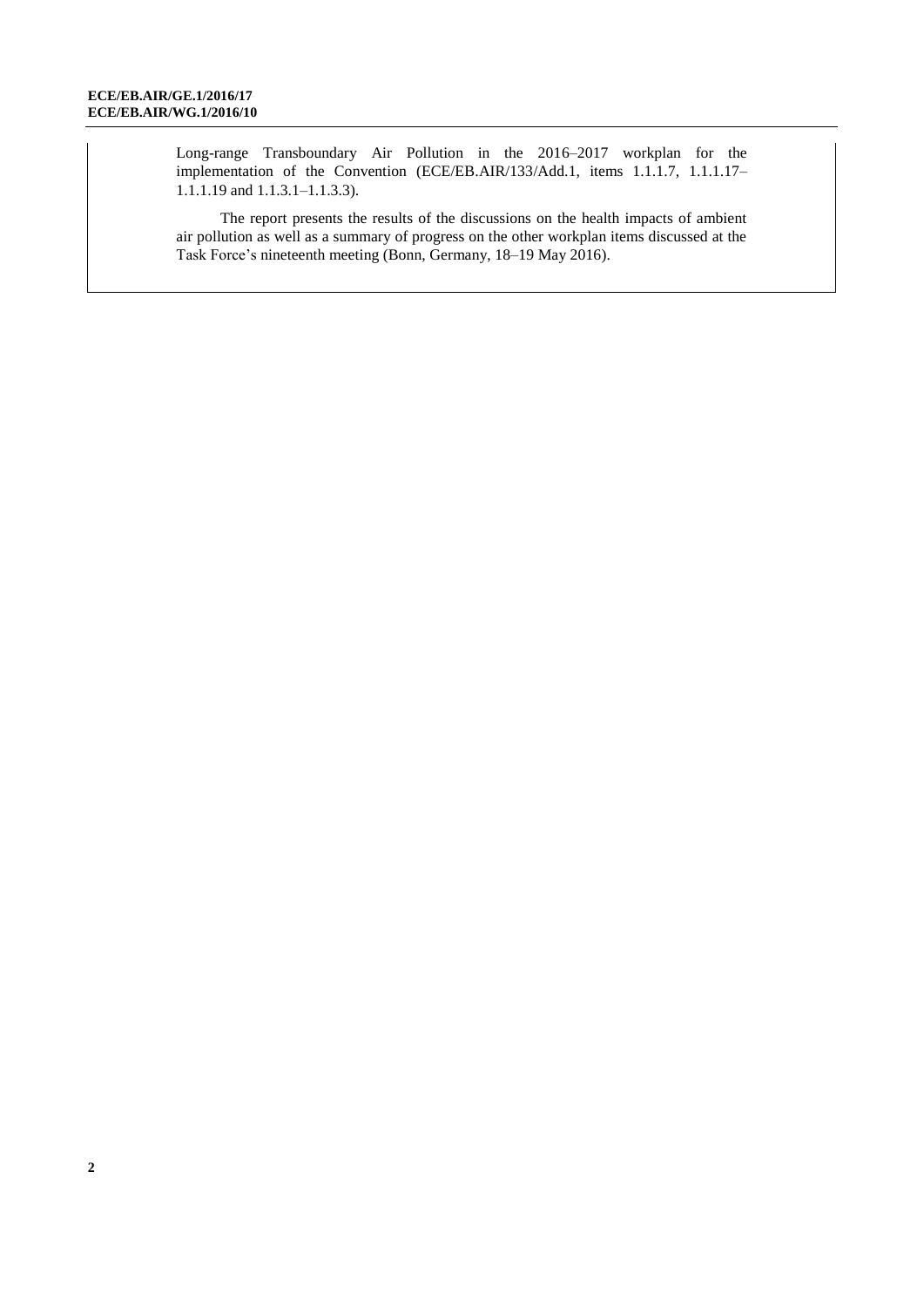## Contents

|     |           |                                                                               | Page           |
|-----|-----------|-------------------------------------------------------------------------------|----------------|
| I.  |           |                                                                               | $\overline{4}$ |
| П.  |           |                                                                               | 5              |
|     | A.        |                                                                               | 5              |
|     | <b>B.</b> |                                                                               | 6              |
| Ш.  |           |                                                                               | 6              |
|     |           |                                                                               | 6              |
|     | В.        | Monitoring and modelling of air pollution and its health impacts in countries | 9              |
| IV. |           |                                                                               | 10             |
| V.  |           |                                                                               | 12             |
| VI. |           |                                                                               | 13             |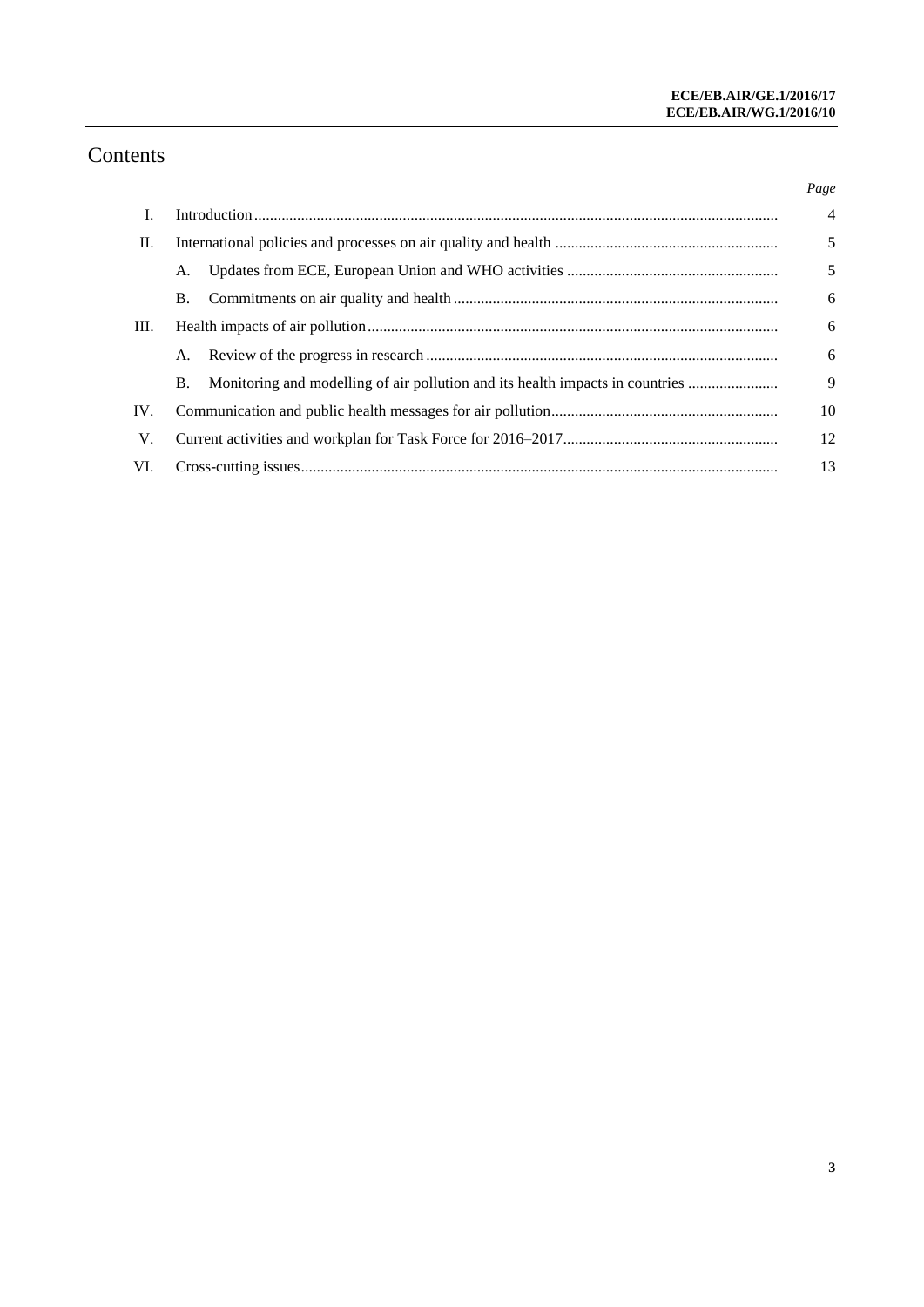## **I. Introduction**

1. This report summarizes the discussions and results on the health impacts of ambient air pollution presented at the nineteenth Meeting of the Joint Task Force on the Health Aspects of Air Pollution (Task Force on Health) of the World Health Organization (WHO)/European Centre for Environment and Health (ECEH) and the United Nations Economic Commission for Europe (ECE) Executive Body for the Convention on Long-Range Transboundary Air Pollution (Convention). The report also provides a summary of other work plan items discussed at the Task Force meeting, in accordance with the 2016– 2017 work plan for the implementation of the Convention (ECE/EB.AIR/133/Add.1) adopted by the Executive Body at its thirty-fourth session in December 2015.

2. The nineteenth Task Force on Health meeting was held in Bonn, Germany on 18–19 May 2016. Altogether, 50 experts from 34 Parties to the Convention attended the meeting, in addition to a representative of the secretariat of the Convention. The European Union, a Party to the Convention, was represented by the European Commission. The meeting was chaired by Ms. Marie-Eve Héroux (WHO/ECEH) and co-chaired by Ms. Branislava Matic Saviecevic (Serbia). Ms. Nadia Vilahur (WHO/ECEH) acted as a rapporteur. Temporary advisors from the University of Utrecht (The Netherlands), the Regional Health Service of Lazio (Italy), the Institute of Public Health of Serbia (Serbia), the Swiss Tropical and Public Health Institute (Switzerland), King's College London (the United Kingdom of Great Britain and Northern Ireland) and the Health Effects Institute (the United States of America) were also present. Six observers were present at the meeting, including the International Institute for Applied Systems Analysis (IIASA, Austria), the Health Effects Institute (US) and the French Agency for Food, Environmental and Occupational Health and Safety (ANSES, France), among others. Financial support of the Swiss and German governments to the meeting is acknowledged.

3. An update on progress of WHO activities related to the Task Force was presented. Participants to the Task Force were informed on recent and ongoing publications; the 2015 joint WHO/OECD "Economic cost of the health impact of air pollution in Europe: clean air, health and wealth",<sup>2</sup> the recently published "Health risk assessment of air pollution  $$ general principles for policy makers", available both in English and in Russian,<sup>3</sup> and a publication in development on the history of the WHO Air Quality Guidelines (AQGs). In addition, the Task Force has provided input in the development of two different reports, on "Trends in ecosystem and health responses to long-range transported atmospheric pollutants",<sup>4</sup> and "Towards Cleaner Air: Scientific Assessment Report 2016"<sup>5</sup> and its Summary for Policymakers,<sup>6</sup> mainly targeted to politicians and decision makers, presenting achievements to date, remaining challenges and knowledge gaps, and benefits of further abatement measures and synergies with other policy areas, including as well some health considerations.

<sup>&</sup>lt;sup>2</sup> See http://www.euro.who.int/\_data/assets/pdf\_file/0004/276772/Economic-cost-health-impact-air[pollution-en.pdf?ua=1.](http://www.euro.who.int/__data/assets/pdf_file/0004/276772/Economic-cost-health-impact-air-pollution-en.pdf?ua=1) 

<sup>3</sup> Se[e http://www.euro.who.int/en/health-topics/environment-and-health/air-quality/publications.](http://www.euro.who.int/en/health-topics/environment-and-health/air-quality/publications)

<sup>4</sup> Se[e http://www.icp-waters.no/LinkClick.aspx?fileticket=XaemU1AmKaY%3d&tabid=36.](http://www.icp-waters.no/LinkClick.aspx?fileticket=XaemU1AmKaY%3d&tabid=36)

<sup>5</sup> See [http://www.unece.org/environmental-policy/conventions/envlrtapwelcome/publications.html.](http://www.unece.org/environmental-policy/conventions/envlrtapwelcome/publications.html)

<sup>6</sup> Ibid.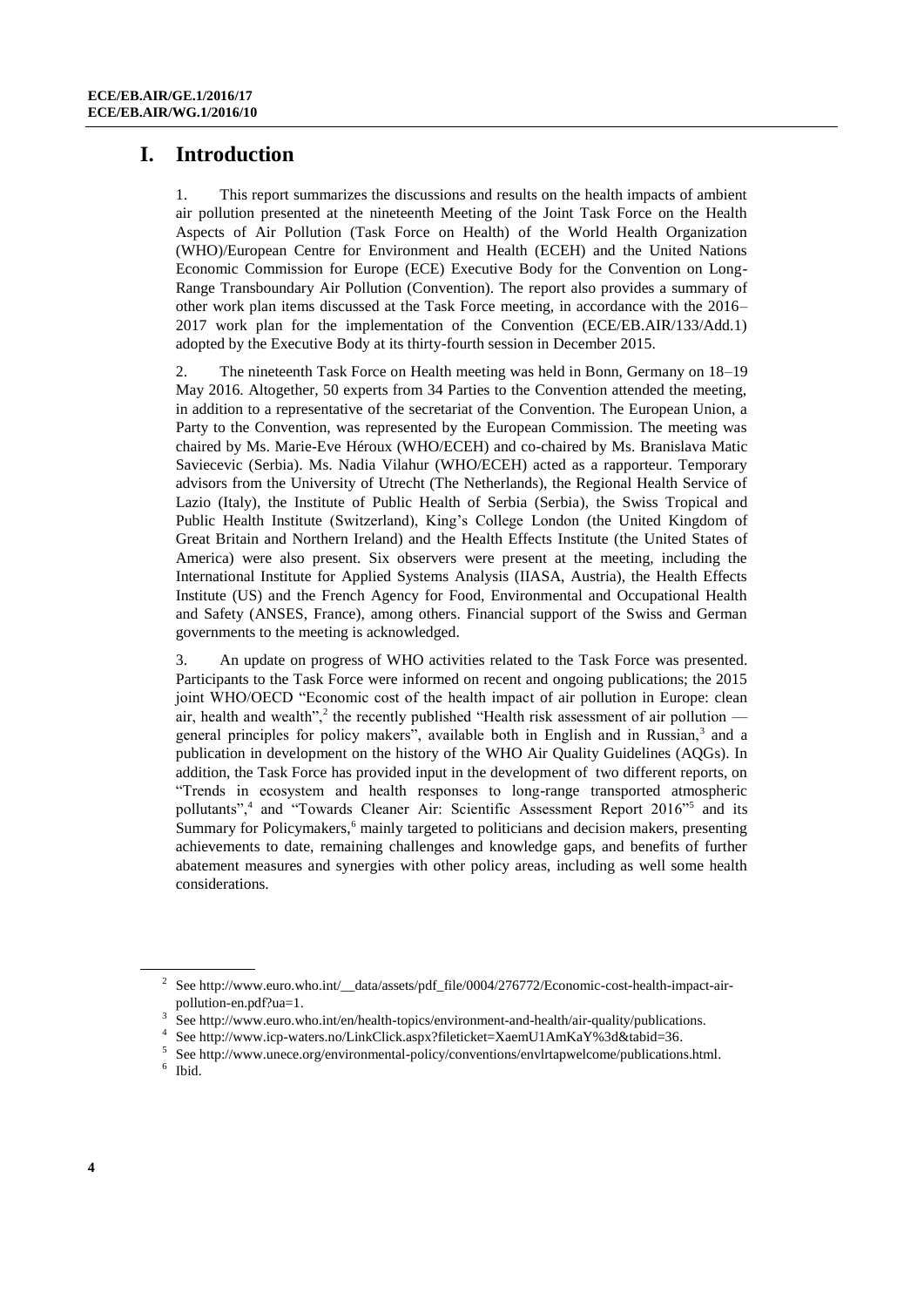## **II. International policies and processes on air quality and health**

#### **A. Updates from ECE, European Union and WHO activities**

4. A representative of the Convention's secretariat presented the latest work of the European Monitoring and Evaluation Programme (EMEP) and the Working Group on Effects, and summarized the key messages of the recent "Towards Cleaner Air: Scientific Assessment Report 2016" on air pollution. The Task Force was updated on the thirty-fourth and thirty-fifth sessions of the Executive Body and the activities of the Working Group on Strategies and Review. A number of guidance documents to support implementation and capacity building activities led by ECE were presented. The need for greater outreach within and beyond the ECE region on matters related to air pollution was stressed, by means of interagency cooperation among other initiatives. Finally, general information was presented on the activities related to the theme "improving air quality" as part of the Eighth Environment for Europe Ministerial Conference in Batumi, Georgia, 8–10 June 2016.

5. The representative of the European Union provided an update on the Clean Air for Europe Programme. The increasing awareness on matters concerning air pollution and associated health risks was recognized. However, a large proportion of Europeans are still exposed to levels of air pollution above the European Union standards and several Member States to date are struggling in respecting the 2010 emission limits included in the National Emission Ceilings Directive. The European Commission has started legal action for a number of MSs in relation to non-compliance with nitrogen dioxide  $(NO<sub>2</sub>)$  and particulate matter with a size less than or equal to 10 microns in diameter  $(PM_{10})$  ambient air quality standards. Compared to the baseline in 2005, the strategic ambition of the Clean Air Programme envisions reducing the number of premature deaths due to air pollution by 33 per cent by 2020, by means of achieving compliance with existing legislation across Europe, and up to 52 per cent by 2030, as most Members States would reach levels of fine particulate matter  $(PM_{2.5})$  close to the current WHO AQGs. The implementation of European legislation on air quality will need to be supported by continued monitoring in countries and the development of specific management plans in countries. The European Union stressed the need to continue developing the knowledge base to support air quality policy, such as the update of the WHO AQGs or improved exposure assessment methods and tools for air pollutants like  $NO<sub>2</sub>$ .

6. WHO informed the Task Force on relevant regional and global activities in relation to air quality and health. The proposed road map for implementation of the First World Health Assembly Resolution on Air Pollution and Health, adopted in May 2015, was presented at the sixty-ninth World Health Assembly. <sup>7</sup> The road map reflects four elements key to enhancing the global response to the adverse health effects of air pollution: expanding the knowledge base, monitoring and reporting, global leadership and coordination, and institutional strengthening. It is also aligned with the health-relevant indicators included in the United Nations Sustainable Development Goals, to be achieved by 2030. A new WHO publication on prevention of disease through healthy environments was announced,<sup>8</sup> as well as the release of the updated global air quality in cities database<sup>9</sup>

<sup>7</sup> Se[e http://apps.who.int/gb/ebwha/pdf\\_files/WHA69/A69\\_18-en.pdf.](http://apps.who.int/gb/ebwha/pdf_files/WHA69/A69_18-en.pdf) 

<sup>8</sup> Se[e http://www.who.int/quantifying\\_ehimpacts/publications/preventing-disease/en/.](http://www.who.int/quantifying_ehimpacts/publications/preventing-disease/en/)

<sup>9</sup> See [http://www.who.int/phe/health\\_topics/outdoorair/databases/cities/en/.](http://www.who.int/phe/health_topics/outdoorair/databases/cities/en/)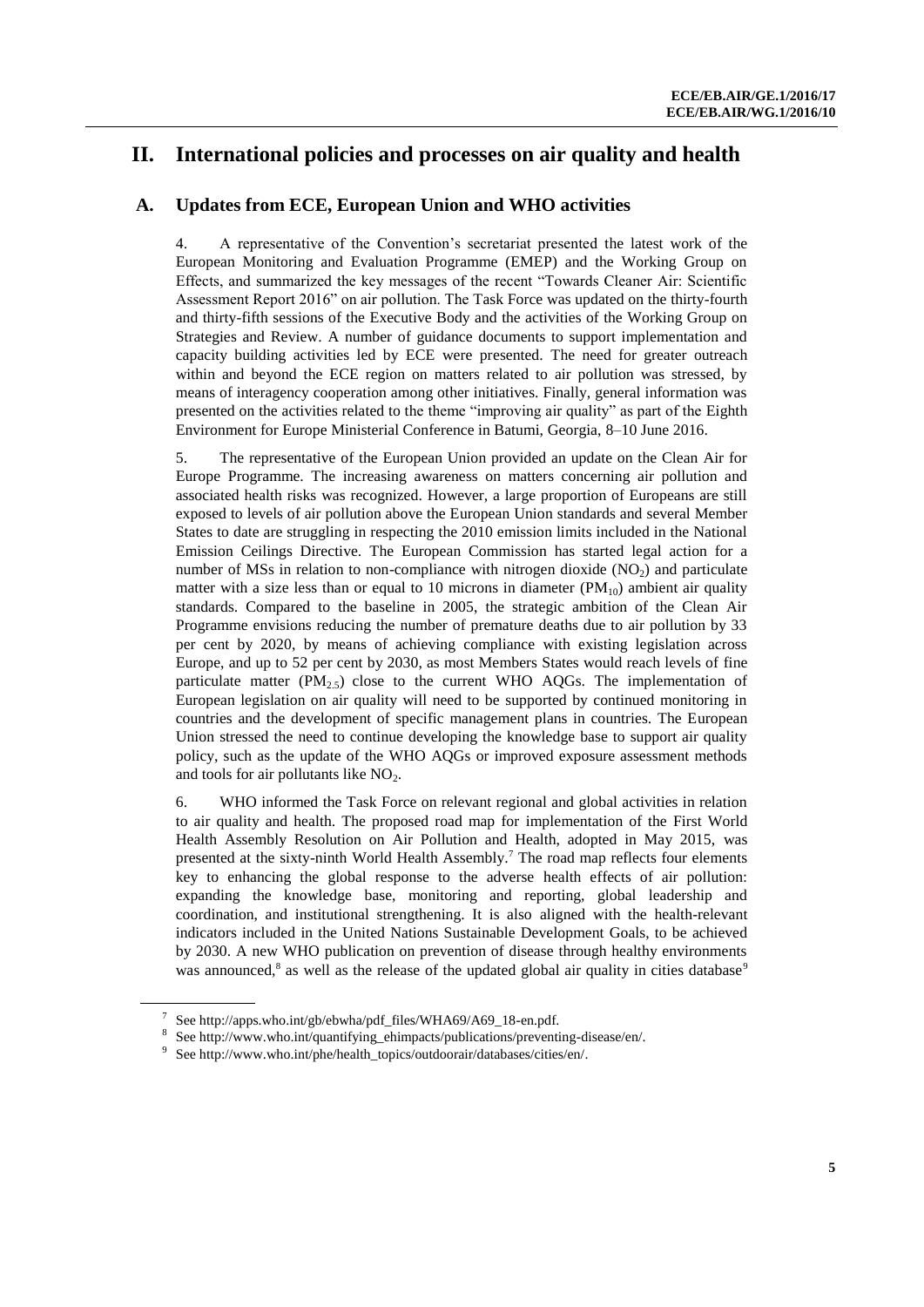and the upcoming release of new burden of disease estimates for ambient air pollution for the year 2014, providing estimations of premature mortality due to air pollution at global, regional and national levels. Also, WHO/Europe will take an active role by organizing a side-event on "Clean Air for Life" at the Eighth Environment for Europe Ministerial Conference.

#### **B. Commitments on air quality and health**

7. WHO summarized the existing commitments relevant for air quality and, in anticipation of the next Ministerial Conference on Environment and Health planned in 2017 framed a number of questions for discussion at the Task Force designed to gather participants' views on the possible to formulation of a region-wide policy commitment. These questions addressed the most relevant components to be included, how to ensure synergies between all existing commitments, the added value of regional commitments and tools to be used for implementation. The Task Force identified the importance of creating synergies between existing commitments and policies in air pollution and other areas such as climate change or cities, among others. The empowerment of the health sector as a result of the World Health Assembly resolution was emphasized, as a much needed framework for the actions to be taken by the health sector. In addition, regarding the involvement of the health sector, the policy framework of Health  $2020^{10}$  was also deemed useful, as it aims to support action across government and society. In relation to the need for better synergies, several Member States representatives pointed out that the European Environment and Health Process may serve as the joint platform, in alignment with Health 2020, for the update or development of necessary national action plans on air quality and health, especially in some countries where only regional level action plans exist. Finally, there was a general agreement of the importance of increasing ratification by the Member States of the Convention and its various protocols, in particular the Protocol to Abate Acidification, Eutrophication and Ground-Level Ozone (Gothenburg Protocol), with a focus on countries outside the European Union.

## **III. Health impacts of air pollution**

#### **A. Review of the progress in research**

8. The latest estimates of the burden of disease due to air pollution from the Global Burden of Disease (GBD) 2013 project were presented.<sup>11</sup> A combination of satellite-based estimates, chemical transport modelling, and measurements from a global database of ground-level monitors were used to estimate annual average levels of  $PM<sub>25</sub>$  at a 10 km x 10 km scale. Then, a concentration response function, called the Integrated Exposure Response function (IER) was used to estimate the risk of increased mortality from these estimated exposures to  $PM_{2.5}$ . The IER combines estimates of the relative risk (RR) from exposures to  $PM<sub>2.5</sub>$  in ambient air, from cigarette smoking, from second-hand smoke and from household air pollution, to represent the risks from exposure to a broad range of PM concentrations. Results showed that, altogether, air pollution contributed to 10 per cent of global mortality in 2013, representing the fourth highest global risk factor after diet, high blood pressure and

<sup>&</sup>lt;sup>10</sup> See http://www.euro.who.int/ data/assets/pdf\_file/0009/169803/RC62wd09-Eng.pdf.

<sup>&</sup>lt;sup>11</sup> See http://www.thelancet.com/journals/lancet/article/PIIS0140-6736(15)60692-4/fulltext.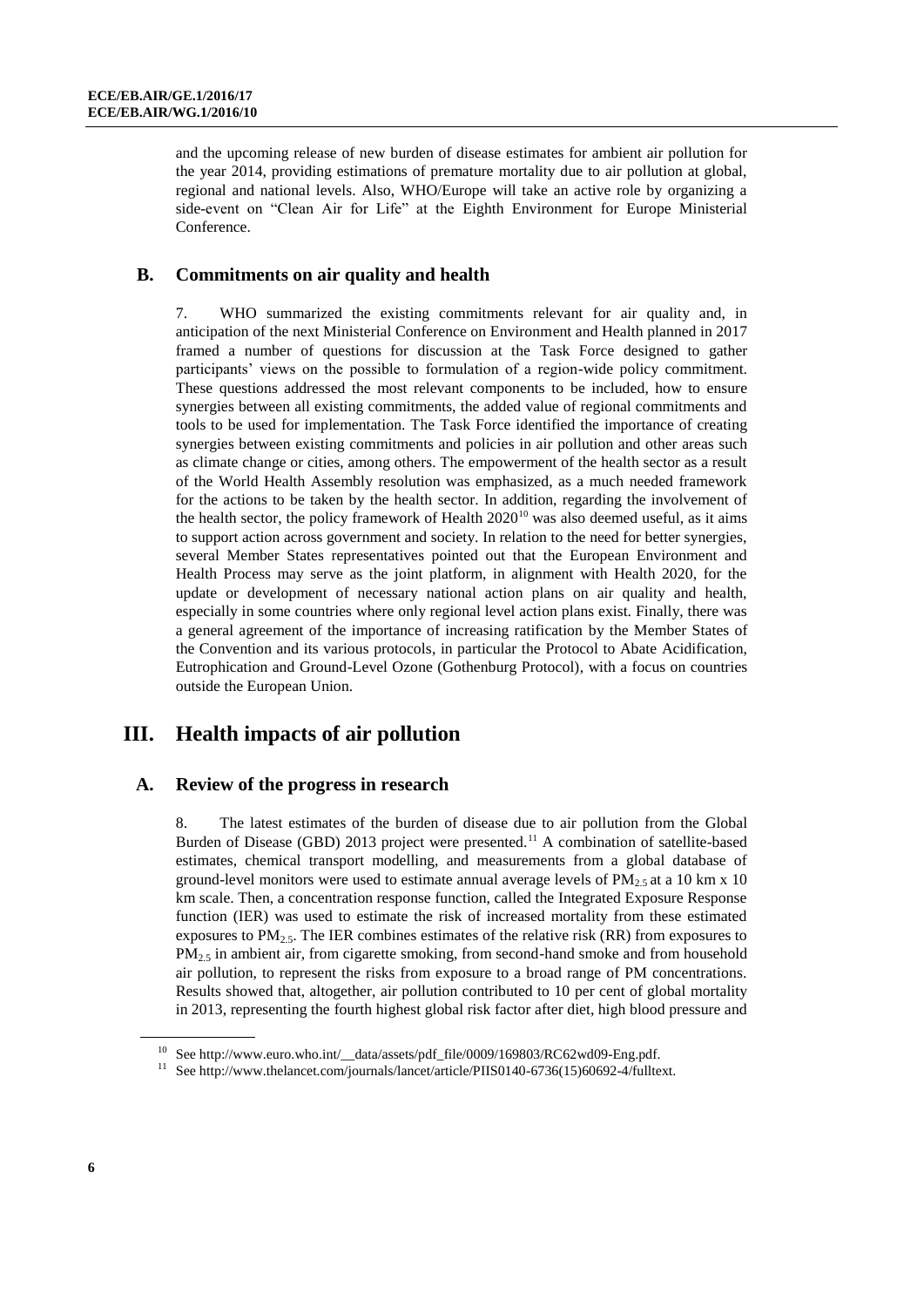tobacco smoke. Finally, the recent GBD MAPS project was announced, which aims to produce ambient air pollution  $(PM_{2,5})$  source-specific current and predicted mortality estimates, mainly from coal burning, in China, Eastern Europe and India, using the GBD methodological approach.

9. The Task Force was also informed about three large studies that have recently been funded by the Health Effects Institute, to study the effects on health of low level air pollution. These projects, led by research teams from Canada, Europe and the United States, will benefit from data including mortality and incidence for a number of health outcomes, drawn from large population census or established cohorts. Hybrid air pollution exposure models will be developed for a number of pollutants by combining satellite data, chemical transport models, land use variables, and monitoring data to estimate exposure at high spatial resolution, taking into account residential mobility. These studies will help better characterize exposure response functions at the lower ranges of air pollution exposure. The European project, ELAPSE, was presented in greater detail. Coordinated by the University of Utrecht (The Netherlands), the study will focus on estimating the mortality and morbidity effects of long-term exposure to low-level  $PM_{2.5}$ , Black Carbon,  $NO<sub>2</sub>$  and ozone  $(O<sub>3</sub>)$  by analyzing data from a large number of European cohorts, including six administrative cohorts, distributed across Western Europe.

10. The Task Force heard a report on an ongoing project commissioned from the European Commission to a group of researchers from Flemish Technological Research Institute (VITO, Belgium) and King's College London (UK). The overall project objective, to be completed by end of 2017, is to develop improved methods and tools for assessment of exposures to  $NO<sub>2</sub>$ , and related health consequences for the purpose of developing health impact assessments (HIAs) and supporting cost-benefit analysis in the European policy context. A number of challenges and steps forward in this ongoing project, both from the health and exposure assessment perspective, were discussed in a recent expert consultation and summarized at the meeting. These included considerations regarding the spatial scales, the choice of cut-offs for quantification of health impacts and the use of specific concentration-response functions (CRFs), in addition to issues regarding data availability at a European wide scale.

11. The results of several studies conducted by the Italian regional health service in Lazio were presented to the Task Force. The first study, VIIAS, is a national HIA of  $PM<sub>2.5</sub>$ and  $NO<sub>2</sub>$  for Italy, that compares, comparing the effects of these pollutants on premature mortality under a different set of past, current and future scenarios, and shows an important negative health impact from air pollution in this country. The most affected areas included the north of the country (Po valley), the congested urban and the industrial areas. Another study focused on short-term effects of ultrafine particles on cause-specific mortality between 1999 and 2013 across eight European cities. The analyses included single and two pollutant models, and could not find statistically significant associations of ultrafine particles with mortality. An ongoing study is being conducted in Rome on the effects of long term exposure to  $PM_{10}$ ,  $PM_{2.5}$ , as well as the metals present in these fractions in the urban residential population. Findings from this study are expected to provide new insights into the toxicity of specific components in the particle mixture.

12. WHO informed the Task Force of its process for updating the Air Quality Guidelines for ambient air pollutants, which was initiated in 2016, and anticipated to take four years. The project is supported to date by the European Commission (DG-Environment) and the governments of Germany, Switzerland and the US. The AQG update project arose in response to an increasingly relevant global public health need for up to date, evidence-based recommendations to support effective decision making in relation to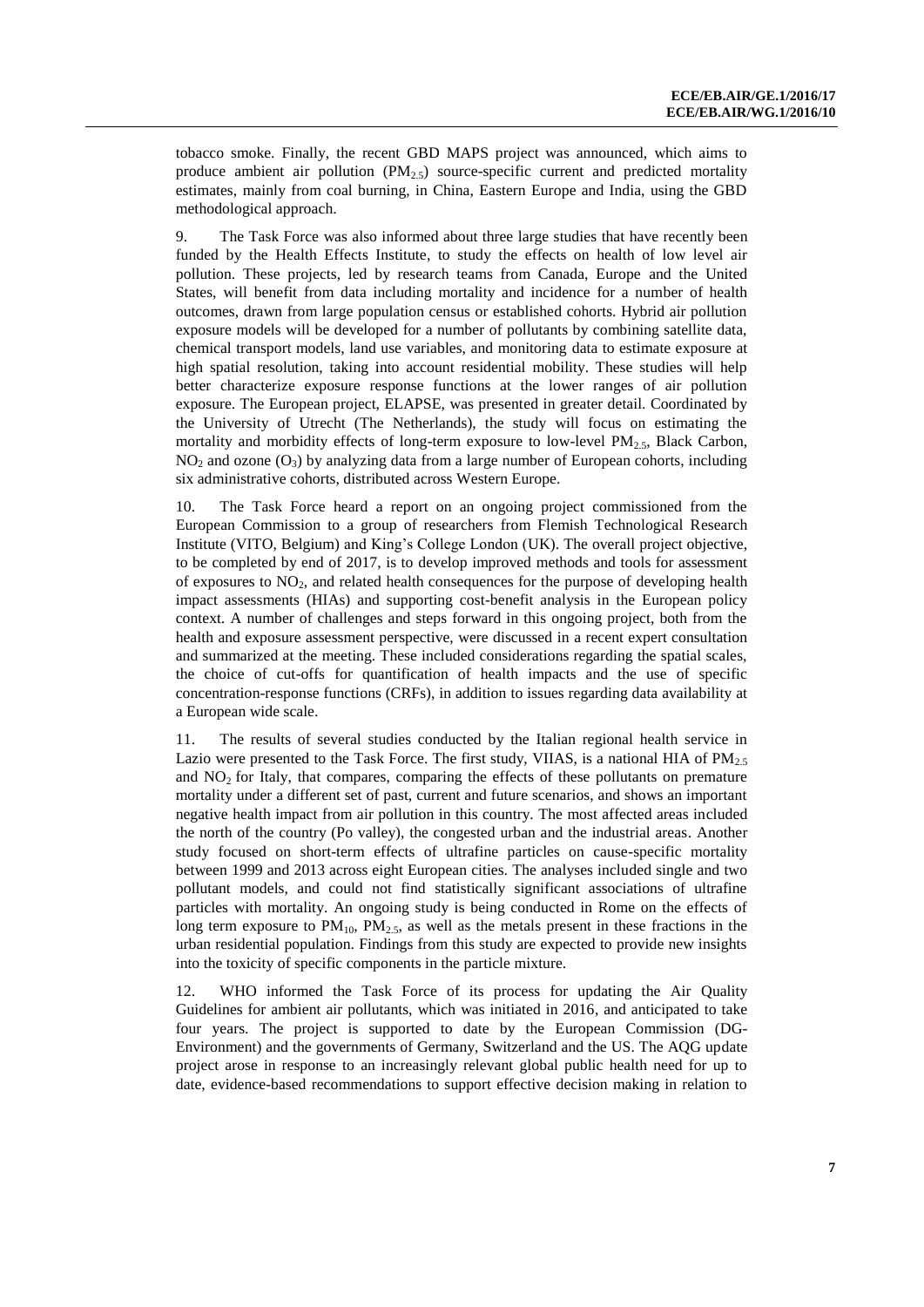air quality management, clearly articulated by requests from Member States at the 2015 World Health Assembly. The development of the guidelines will follow the procedures described in the second edition of the WHO Handbook for Guideline Development,<sup>12</sup> to ensure a final product that is free of biases and that meets public health needs. Accordingly, WHO organized an expert consultation in Bonn, Germany, during September 2015, to gather views on a number of issues and priorities to be considered in relation to the topic of these guidelines. <sup>13</sup> Currently, a number of groups are being established, with different roles and responsibilities, such as project coordination, development of appropriate methodologies and systematic reviews, elaboration of recommendations or external peerrevision. A first formal expert meeting for the development of the guidelines is planned for September 2016.

13. As a continuation of a project initiated in 2015 and upon a specific request from WHO, the Swiss Tropical and Public Health Institute is currently developing a compilation of air quality standards in place globally for the classical air pollutants (PM:  $PM_2$ ,  $PM_{10}$ ) and other relevant size fractions if available,  $O_3$ ,  $NO_2$ , sulphur dioxide  $(SO_2)$  and carbon monoxide (CO). The limit values, their averaging times (yearly, daily, or others) and the year in which they were set and last revised are being systematically gathered. Data is retrieved from published and grey literature, search of reports from international or national agencies, contact with country representatives, etc. Preliminary data were presented at the Task Force, which, in general, show that there is variability in the existence of standards for the different pollutants. The values recommended in the current WHO Air Quality Guidelines seem seldomly to be directly transposed in legislation, as other factors (economic, political, technical and social…) seem to be the main drivers in setting standards. The project is ongoing, and expects to provide a global view of air quality management regulations for ambient air worldwide.

14. The Health and Environment Alliance (HEAL) has published a new technical report<sup>14</sup> on the health effects and associated economic costs derived from coal fired power generation in the Western Balkans. The HIA is based on the recommendations provided by the WHO "Health risks of air pollution — HRAPIE" project,<sup>15</sup> and takes into consideration air pollutant emissions from coal and lignite combustion in Bosnia and Herzegovina, Kosovo, Macedonia, Montenegro and Serbia, from a total of 50 power generation plants, including both existing and planned stations that are expected to meet the standards required under the European Union's Industrial Emissions Directive (IED). The objective of the study is to stimulate the debate on energy choices in the areas of study; by showing that coal fired generation of power, especially for the existing old plants, generates a significant burden on health.

<sup>12</sup> Se[e http://www.who.int/kms/handbook\\_2nd\\_ed.pdf.](http://www.who.int/kms/handbook_2nd_ed.pdf)

<sup>&</sup>lt;sup>13</sup> See http://www.euro.who.int/\_data/assets/pdf\_file/0013/301720/Evidence-future-update-AQGs-mtg[report-Bonn-sept-oct-15.pdf?ua=1.](http://www.euro.who.int/__data/assets/pdf_file/0013/301720/Evidence-future-update-AQGs-mtg-report-Bonn-sept-oct-15.pdf?ua=1)

<sup>&</sup>lt;sup>14</sup> See http://env-health.org/IMG/pdf/technical\_report\_balkans\_coal\_en\_lr.pdf.

 $^{15}$  See http://www.euro.who.int/\_data/assets/pdf\_file/0017/234026/e96933.pdf?ua=1.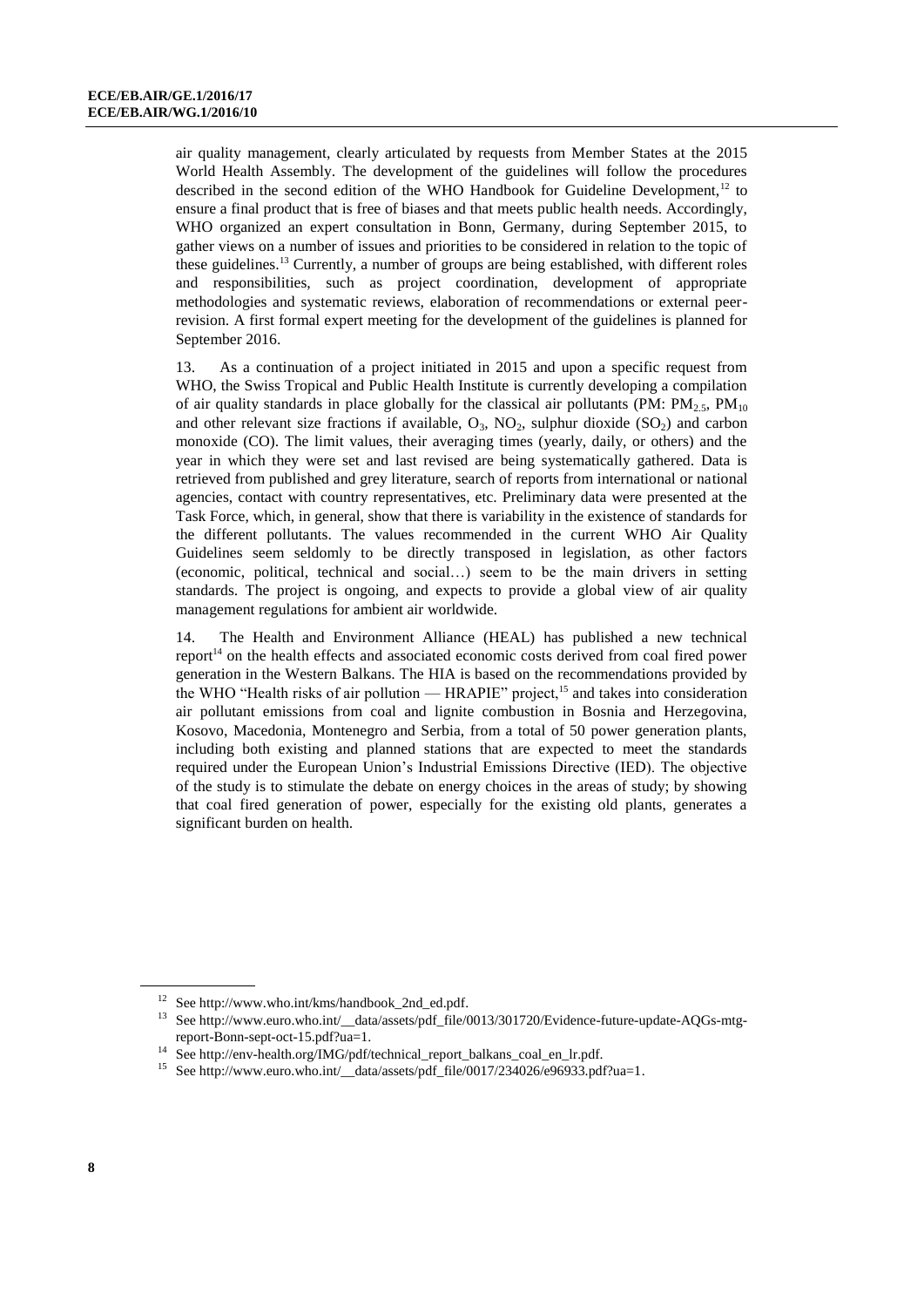#### **B. Monitoring and modelling of air pollution and its health impacts in countries**

15. The WHO Regional Office for Europe launched AirQ+, a software to support experts, policy makers and other stakeholders in quantifying the health impacts of long and/or short-term exposure to air pollution in a given population for a number of air pollutants including PM, black carbon, ozone, nitrogen dioxide and household air pollution from solid fuel use in relation to several well recognized health outcomes.<sup>16</sup> Calculations are based on the concentration — response functions provided by epidemiological studies and summarized in the WHO HRAPIE project. AirQ+ is an updated and enhanced version of the previous AirQ software, released between 2000 and 2004. A preliminary literature review shows that over 50 publications of different nature (e.g. journal articles, reports, theses etc.) were issued between 2000 and 2016 using AirQ for health risk assessment of air pollution purposes, mostly in countries of the European Region but also in Asia and elsewhere.

16. An example of application of the new AirQ+ software in Serbia was presented at the meeting. The number of attributable deaths due to  $PM_{2,5}$  and ozone in 2013 where calculated in the city of Belgrade in comparison with different pollutant reduction scenarios. National users expect that the AirQ+ tool will enable their countries to conduct more research on air pollution health effects and economic impacts to support policy development, as well as enhance the reporting of health data and air pollution monitoring.

17. A perspective on potential use of this new, freely available on-line tool beyond the European Region was also provided to the Task Force. In the coming months, WHO will be releasing new estimates of modelled ambient air pollution, based on integration of data from satellite sensing and ground monitoring, and associated burden of disease at global, regional and country levels. The increased global awareness on air pollution health effects is expected to trigger an interest in using the AirQ+ tool in many other WHO Regions.

18. The Task Force was informed on a number of recent scientific reports and activities developed by the French Agency for Food, Environmental and Occupational Health & Safety (ANSES) in relation to air quality (indoor and outdoor) and occupational risks. Regarding outdoor air, ANSES is currently finalizing a priority list of pesticides present in air and general guidelines for the implementation of a wide monitoring of these pollutants in air in France. A review of the health effects related to chemical constituents of PM taking into account the various sources (results expected by 2017), and an ongoing evaluation of the health benefits and/or potential adverse effects of the use of face masks in different air pollution exposure settings, are also under way. Finally, ANSES has been requested by the French Ministry of Social Affairs and Health to identify emerging pollutants present in air (due to new technologies, for example), that are currently unregulated and that could be problematic for health and/or the environment. Future work of ANSES will include, *inter alia*, the characterization of outdoor air pollution transfers to inside buildings and the evaluation of health impacts of pollens and mould in ambient air in the French territories overseas.

19. The United Kingdom (UK) Committee on the Medical Effects of Air Pollutants (COMEAP) secretariat provided an update on recent activities conducted since March 2015. The work on the differential health effects of PM according to source or components

<sup>16</sup> See <http://www.euro.who.int/en/airqplus>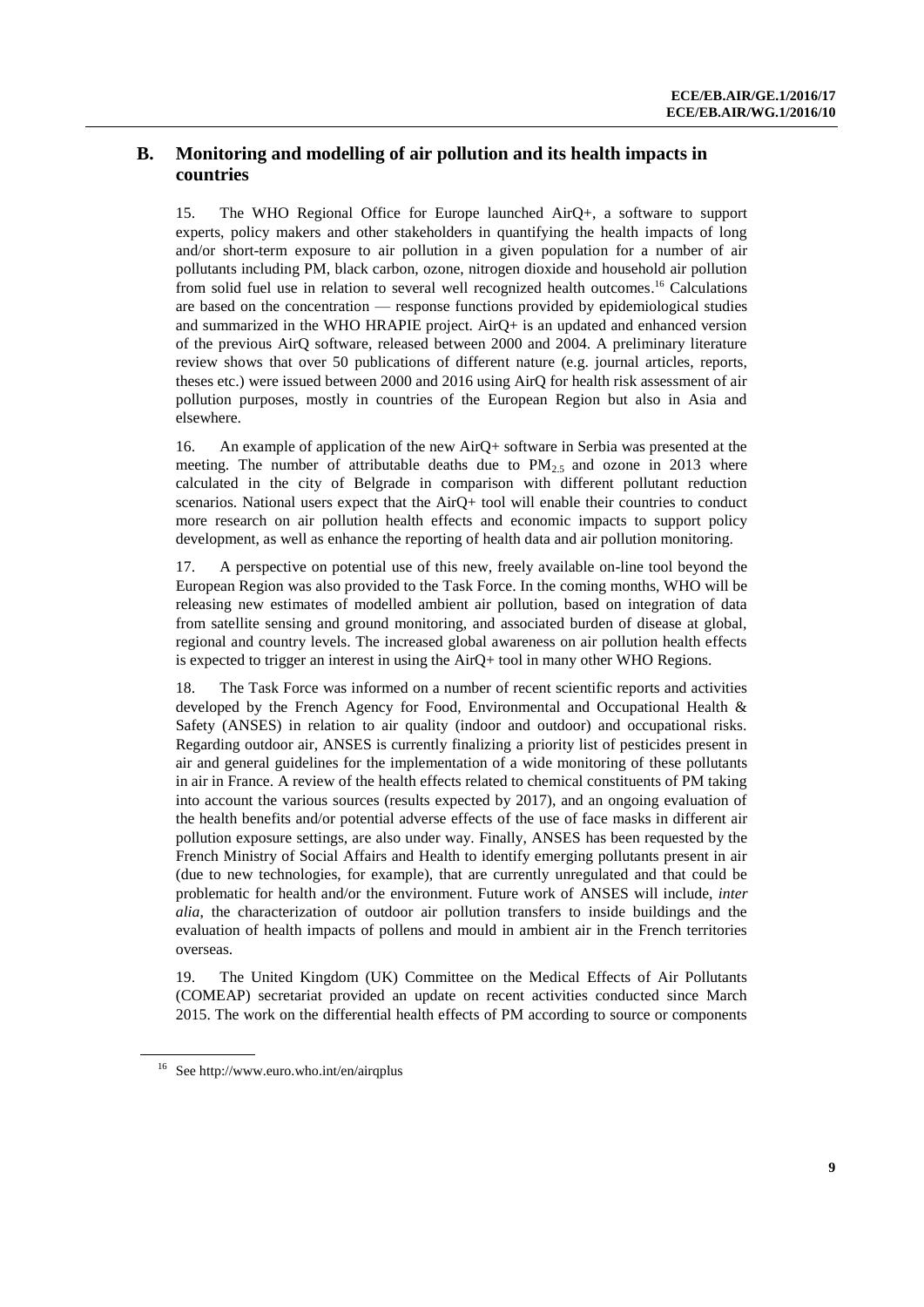concluded that the evidence was insufficient to determine whether reduction of one component of PM would improve health more than targeting other components. Also, a report on quantification of health effects from ground-level ozone recommended concentration-response coefficients for short-term exposure to ozone (daily maximum 8 hour running mean) and different health outcomes (all-cause mortality, all respiratory hospital admissions and all cardiovascular hospital admissions) in all ages. COMEAP did not find convincing evidence of a threshold for mortality or hospital admissions effects and daily maximum 8-hour running mean or of non-linear relationships at low concentrations. Further, the Committee did not recommend quantification of the adverse health effects of long-term exposure to ozone. A systematic review finalized by COMEAP in April 2016 on long-term exposure to ambient air pollution and chronic bronchitis (cough and phlegm) pointed towards the existence of an association with long term exposure mainly to PM, but the evidence was not sufficient to imply a causal relationship. Therefore, this health outcome was not recommended to be included in core health impact assessments. The Committee also recognized that the evidence of an association of  $NO<sub>2</sub>$  with health effects has strengthened significantly. An interim report was published in December 2015 and further work is currently underway by COMEAP, which will include interpretation of the extent to which associations of long-term exposure to  $NO<sub>2</sub>$  and  $PM<sub>25</sub>$  with mortality are independent to one another, the influence of the spatial scale of modelled  $NO<sub>2</sub>$ concentrations in estimating health impacts, determining  $NO<sub>2</sub>$  concentration cut-offs for use in quantification, and whether and how mortality estimates calculated on the basis of  $NO<sub>2</sub>$ and  $PM_{2.5}$  should be combined in order to avoid double counting and overestimation of effects. Currently, research is ongoing to quantify effects from long-term exposure to air pollution and cardiovascular morbidity in the UK (both estimates of burden and impact of policy initiatives).

20. As a new country attending the Task Force meeting, a representative from Lithuania was invited to provide an overview of the situation in the country in relation to air pollution monitoring and associated health impacts. The existing ambient air quality measurement network in the country was presented to the Task Force. High  $PM_{10}$  and benzo(a)pyrene concentrations were recognized as the predominant air quality problems in Lithuanian cities, especially during the summer periods as a result of traffic-associated and road dust pollution, and in the cold season due to increased emissions from residential heating. Concentrations of other monitored pollutants  $(NO_2, SO_2,$  carbon monoxide, heavy metals and benzene) in the period 2012–2015 did not exceed the European Union limits or target values. The Lithuanian national regulation has established an alert and an information threshold for different air pollutants according to the values defined by the 2008/50/EC directive. When these levels are reached, the general public is informed about air quality and its health effects and recommended precautions (indicated vulnerable groups) via internet, radio, television, press and other media. Also, an Air Quality Index is being used to help the population avoid or reduce harmful effects on health by providing behavioral recommendations, some adressed specifically to vulnerable groups. Finally, results from a HIA on short and long term exposure to particulate air pollution and mortality in 2009, conducted in the cities of Vilnius and Kaunas and using the AirQ software, were presented.

## **IV. Communication and public health messages for air pollution**

21. At its seventeenth meeting in 2014, the Task Force proposed to add an agenda item on communication and public health messages related to air pollution within the Parties to the Convention. This request has been maintained, and the 2016 Task Force meeting therefore included a session to update the Task Force on ongoing activities by WHO, the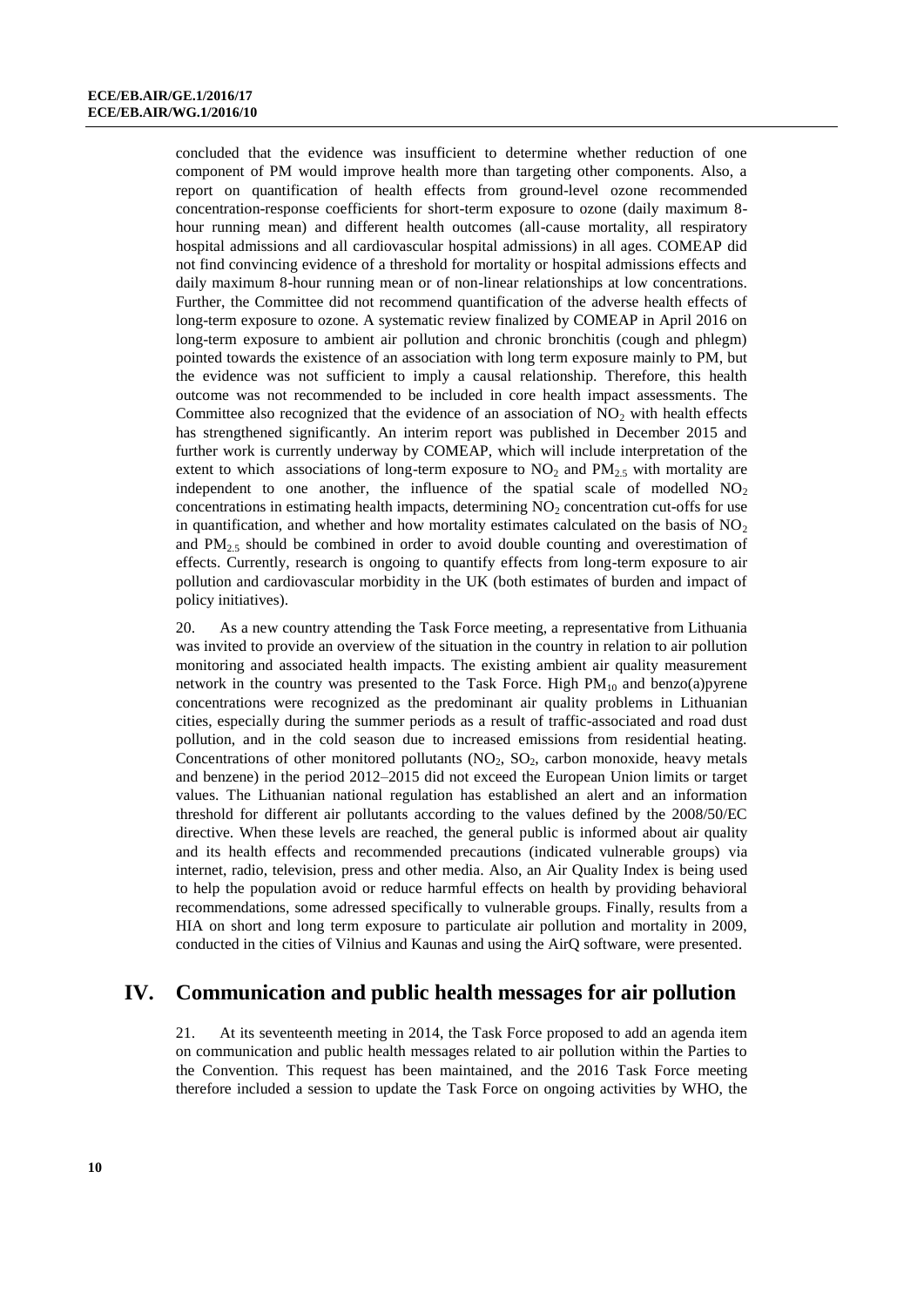European Commission and Member States regarding methods of communicating the health risks from air pollution, the assessment of the feasibility for harmonization of the information across Europe, for example, in the form of an European Union Air Quality Index, and to present and discuss new publications of relevance to the topic.

22. The WHO presented results on a survey on the availability of public health messages for ambient air pollution in Parties to the Convention, developed by the WHO Regional Office for Europe in 2014. The aim of the survey is to collect input from national representatives to the Task Force on what communication systems are available in the different countries, and how air pollution risks are communicated to the general population as well as to vulnerable subgroups. Under a specific request by the Parties to the Convention at the 2015 Task Force meeting, the on-line survey consisting of 8 short questions was re-opened during September 2015 for additional participants to provide their answers. As a result, responses were obtained for 25 out of 36 parties (plus the European Commission), representing a 68 per cent response rate, and showed that, although information systems are in place in all of these parties, there is varying geographical coverage and differences in pollutants covered, and in the frequency and detail of reporting. Dissemination of information occurs either (only) when air quality limits are exceeded and, in some cases, on a general basis. In general, separate messages are developed for general population and groups at risk. Some countries specifically mentioned the existence of information and alert thresholds as laid down in the European Union Directive 2008/50/EC, while in a number of parties messages are based on the levels of more than one pollutant expressed as an index and communicated through a scoring system and/or a colour scale. The survey produced a valuable overview of the communication and public health messages used by different parties for air pollution episodes.

23. The development of communication strategies to raise awareness and inform the public on the risks related to air pollution remains essential. For that, a number of challenges were highlighted, such as the importance of conveying the message that there are health impacts, due not just to peak levels, but also to long-term exposure to elevated levels of air pollution; the need to diversify the messages related to air pollution risks through different channels to reach a broader range of audiences including vulnerable groups; the challenge of gaining the trust of the public by carefully choosing the appropriate group that is delivering the message (e.g. politicians, medical practitioners, scientists, patients associations); and the importance of increasing individuals' engagement in the issue and their willingness to change to healthier behaviours. Finally, areas that need to be further enhanced include the availability of air quality monitoring data and the coherence across public messages for overlapping events (e.g. air pollution peaks, heat waves or fires) for the purpose of better communication of risks and the harmonization of messages addressed to the public.

24. The European Union is currently exploring a harmonised European Union-wide ambient air quality index (AQI), building i.a. on experience from the Member States. This project responds to the concerns of European citizens regarding poor air quality, difficulty of obtaining comparable information across the European Union countries. As a scoping exercise, a total of 21 AQIs have been reviewed, to help define the needs of the new European Union AQI. Following a stakeholder consultation held in June 2015, a first prototype of the European Union-AQI has been created, addressed to the general public and local governments, which includes information on four 'core' air pollutants:  $NO<sub>2</sub>$ ,  $O<sub>3</sub>$ , and particulate matter as  $PM_{10}$  and  $PM_{2.5}$  (and optionally SO<sub>2</sub>). Out of the 'core' group of pollutants, the one with the highest concentration compared to its corresponding limit value will be taken as the overall AQI. The index consists of five possible different bands with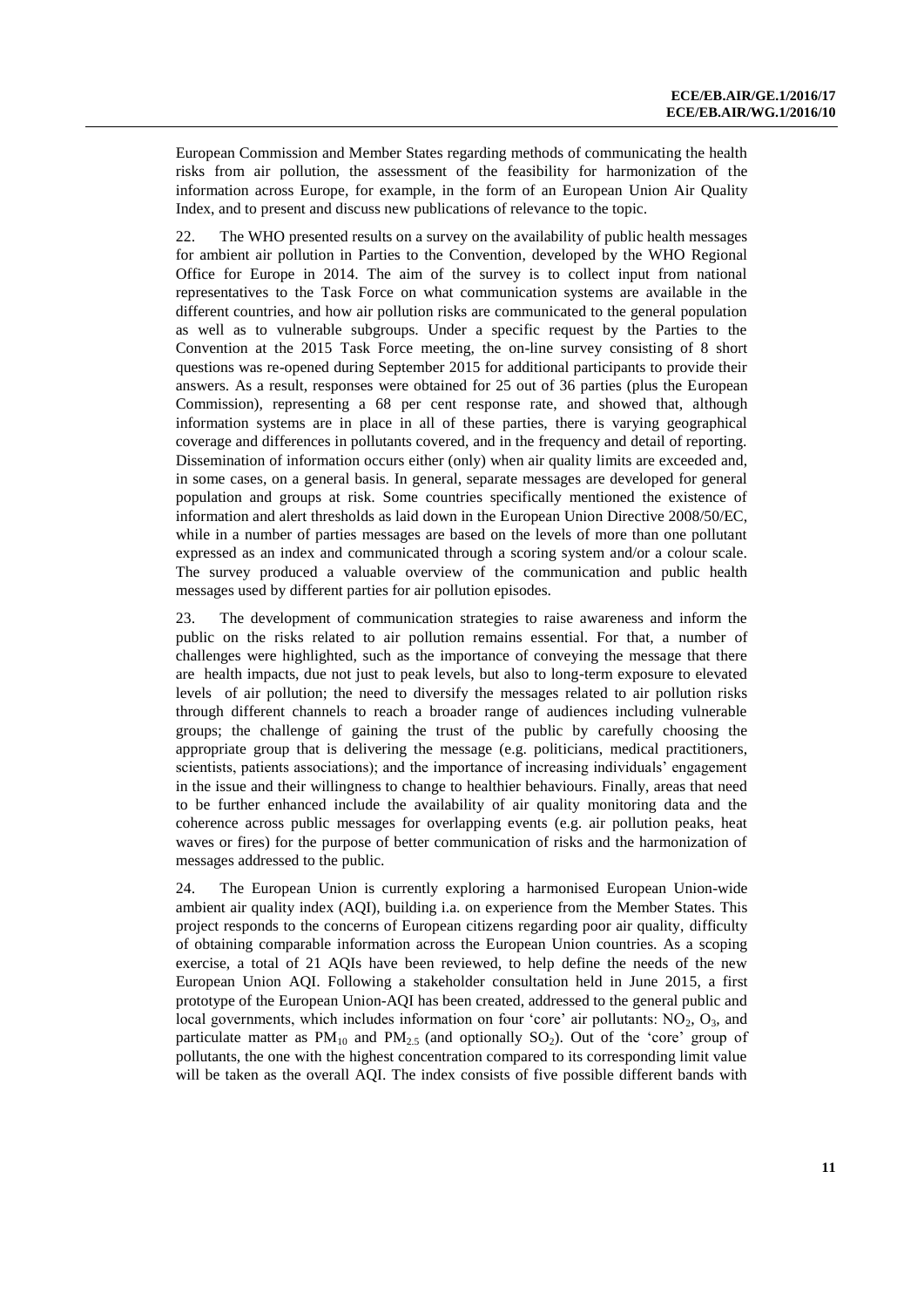distinctive colour codes, associated with a message ranging from very good to very bad. The band break points, related to scientific understanding of health effects and European Union standards, were presented and discussed at the Task Force. The tool also provides a short-term forecasting option and historical summaries for the particular locations of interest to users. Next steps in this project will address outstanding issues related to administrative settings for the AQI (i.a. who will host the AQI); or how to expand the tool (in consultation with Member States and WHO) to include a health dimension, which may also provide specific advice to the population.

25. The representative of the French Ministry of Social Affairs and Health updated the Task Force on recent activities regarding the development of recommendations in relation to the presence of pollen in air, and communication of air quality and health risks addressed to general practitioners. Responding to a specific request from the Ministry, the French High Council of Public Health set up a working group of experts to: i) determine whether pollen standards (i.e. pollen counts) could be set, and if so for which types of pollen, and ii) draft proposed standards with recommendations on information and risk management actions to be implemented when pollen counts exceed these limits. An opinion by this group was published in April 2016, where a number of vegetal species of greater concern are identified and specific messages for different audiences (general population, healthcare professionals and allergic individuals) provided, along with information on useful webbased information resources for the different groups. Also, an overview of an ongoing project lead by the association "Médecine&Innovation" was presented, with the objective to design a communication strategy, specifically addressed towards health professionals (and in particular general practitioners), to increase awareness of the health impact of outdoor and indoor air pollution, and recommend best available practices to protect people's health.

26. The UK's Royal College of Physicians and Royal College of Paediatrics and Child Health, in collaboration with a number of invited experts, released in February 2016 a new report addressing the lifelong impact of air pollution, $17$  to increase awareness on health effects and support actions to reduce emissions. The report emphasizes that air pollution can impact health over the full life-course of individuals in many different ways, and conveys the key message that the medical profession needs to be more aware of the effects of air pollution, to better address the cause as well as treating the symptoms. Also, the report presents the health burden and estimated costs attributed to outdoor and indoor air pollution in the UK.

## **V. Current activities and workplan for Task Force for 2016– 2017**

27. The proposed Task Force work plan for 2016–2017 includes the following main activities:

(a) The review of the progress in research on health impacts of air pollution, including the presentation of important research findings from different countries and the reporting on the progress achieved in the revision of the WHO Air Quality Guidelines;

The monitoring and modelling of air pollution and its health impacts in countries, with a focus on Eastern Europe, the Caucasus and Central Asia, including the

<sup>17</sup> Se[e https://www.rcplondon.ac.uk/projects/outputs/every-breath-we-take-lifelong-impact-air-pollution](https://www.rcplondon.ac.uk/projects/outputs/every-breath-we-take-lifelong-impact-air-pollution)